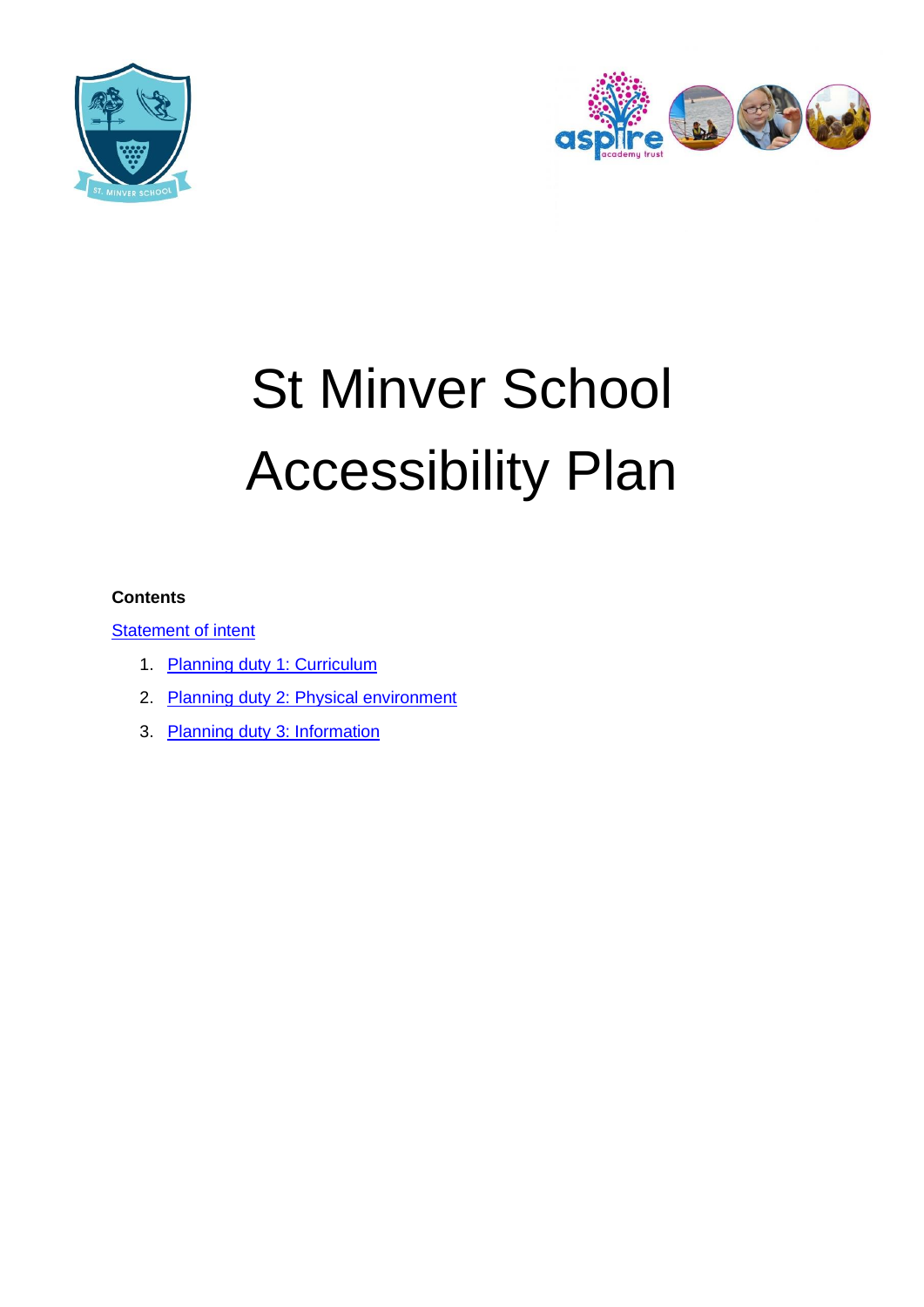## <span id="page-1-0"></span>**Statement of intent**

This plan should works in conjunction with our **School Development Plan** and outlines the proposals of the hub council of St Minver School to increase access to education for pupils with disabilities in the three areas required by the planning duties in the Equality Act 2010.

A person is regarded as having a disability under the Act where the person has a physical or mental impairment that has a substantial and long term adverse effect on their ability to carry out normal day-to-day activities.

This plan aims to:

- Increase the extent to which pupils with disabilities can participate in the school curriculum.
- Improve the environment of the school to increase the extent to which pupils with disabilities can take advantage of education, benefits, facilities and associated services provided.
- Improve the availability of accessible information, which is readily available to other pupils, to pupils with disabilities.

The above aims will be delivered within a reasonable timeframe, and in ways which are determined after taking into account the pupil's disabilities and the views of the parents/carers and pupil. In the preparation of an accessibility strategy, the LA must have regard to the need to allocate adequate resources in the implementation of the strategy.

The hub council also recognises its responsibilities towards employees with disabilities and will:

- Monitor recruitment procedures to ensure that persons with disabilities are provided with equal opportunities.
- Provide appropriate support and provision for employees with disabilities to ensure that they can carry out their work effectively without barriers.
- Undertake reasonable adjustments to enable staff to access the workplace.

The plan will be resourced, implemented, reviewed and revised regularly in consultation with:

- The parents/carers of pupils
- The headteacher and other relevant members of staff
- Hub Councillors
- External partners

This plan is reviewed annually to take into account the changing needs of the schools and its pupils, and where the school has undergone a refurbishment.

#### **Next review date September 2022.**

| Mrs J Rodwell |                |       | 5.10.21. |
|---------------|----------------|-------|----------|
|               | Headteacher    | Date: |          |
| Mr S Leete    |                |       | 5.10.21. |
|               | Hub councillor | Date: |          |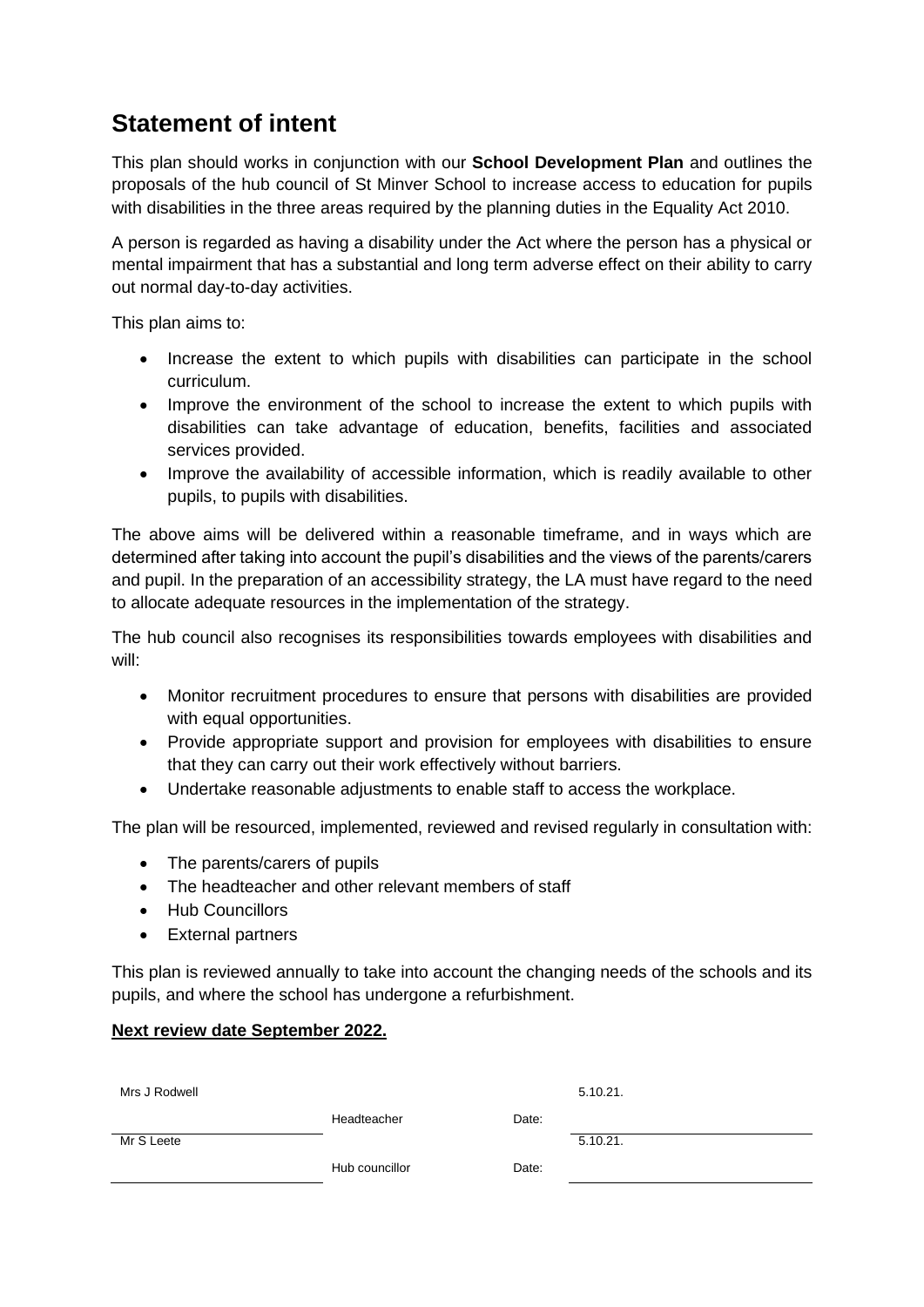## **Planning duty 1: Curriculum**

Hub councils should undertake an audit of the extent to which pupils with disabilities can access the curriculum on an equal basis with their peers. Short, medium and long term action should then be identified to address specific gaps and improve access. All procedures will be carried out in a reasonable time, and after taking into account pupils' disabilities and the preferences of the pupils themselves or their parents/carers.

<span id="page-2-0"></span>

|                   | <b>Issue</b>                                                                                                        | <b>What</b>                                                                                                                                                                                                   | <b>Who</b>                                                                | <b>When</b>    | <b>Outcome criteria</b>                                                                                                   | <b>Review</b>  |
|-------------------|---------------------------------------------------------------------------------------------------------------------|---------------------------------------------------------------------------------------------------------------------------------------------------------------------------------------------------------------|---------------------------------------------------------------------------|----------------|---------------------------------------------------------------------------------------------------------------------------|----------------|
|                   | Staff should feel<br>confident in anticipating<br>required adaptations<br>across the curriculum for<br>SEND pupils. | Audit of curriculum areas<br>IEP/EHCP review meetings<br>Training needs identified<br>Strong transition year to year                                                                                          | Subject leaders<br>Headteacher<br><b>SENCO</b><br>Class teachers          | Summer<br>2022 | Senior Leadership Team<br>and teaching staff are<br>aware of any outstanding<br>accessibility issues in the<br>curriculum | Autumn<br>2022 |
| <b>Short term</b> | Staff members should<br>have the skills to support<br>pupils with SEND                                              | Individual training needs<br>identified and addressed<br><b>Weekly TA meetings</b><br><b>Twilight Training for teachers</b><br>from within the Trust<br>Involvement of outside<br>professionals eg OT, physio | <b>SENCO</b><br>Trust inclusion<br>specialists<br>Health<br>professionals | Ongoing        | Staff members have the<br>skills to support children<br>with SEND                                                         | Autumn<br>2022 |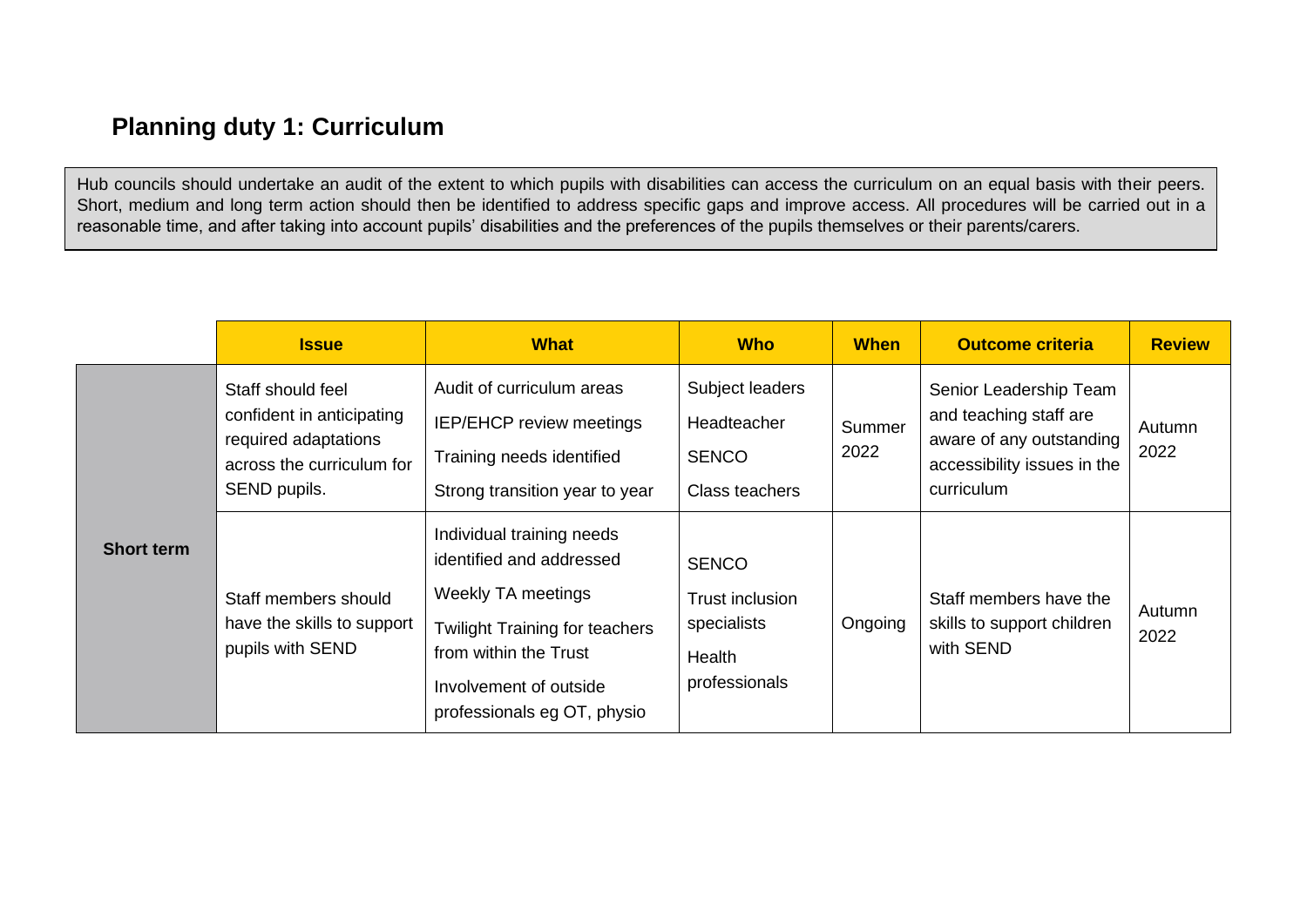| <b>Medium term</b> | School trips and field<br>work should take into<br>account the needs of<br>pupils with SEND | Trips will not take place unless<br>they are accessible to all<br>pupils in that class<br>Needs of pupils with SEND<br>incorporated into planning<br>process.<br>Risk assessments ensure<br>appropriate control measures<br>are put in place.<br>Additional staff deployed as<br>required.<br>Social stories, or other<br>enhanced preparation, may be<br>used so that SEND pupils can<br>confidently access forthcoming<br>trips. | Class teachers<br><b>SENCO</b>                               | Autumn<br>2021 | Planning of school trips<br>always takes into<br>account pupils with<br><b>SEND</b> | Summer<br>2022 |
|--------------------|---------------------------------------------------------------------------------------------|------------------------------------------------------------------------------------------------------------------------------------------------------------------------------------------------------------------------------------------------------------------------------------------------------------------------------------------------------------------------------------------------------------------------------------|--------------------------------------------------------------|----------------|-------------------------------------------------------------------------------------|----------------|
| Long term          | Pupils with SEND should<br>be able to access all<br>lessons                                 | Rationale for staff deployment<br>each year based on the needs<br>of each cohort.                                                                                                                                                                                                                                                                                                                                                  | Headteacher and<br>Senior<br>Leadership Team<br><b>SENCO</b> | Spring<br>2022 | Pupils with SEND can<br>access lessons                                              | Autumn<br>2022 |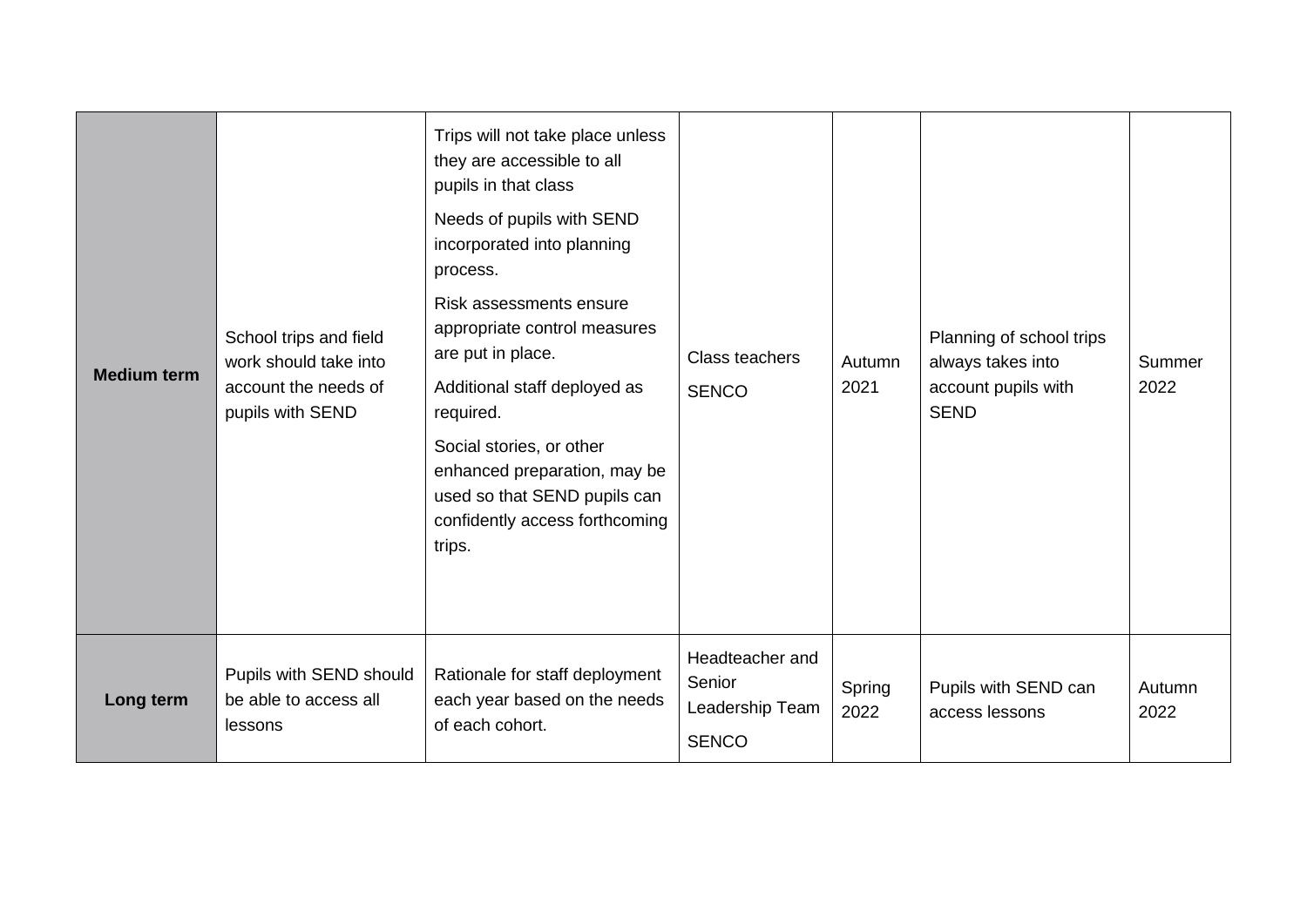| Strong transition<br>arrangements/meeting time<br>year to year.                                                                                                                         | <b>County Physical</b><br>and Medical<br>needs advisor |  |
|-----------------------------------------------------------------------------------------------------------------------------------------------------------------------------------------|--------------------------------------------------------|--|
| IEP/EHCP review will focus on<br>any unresolved/unanticipated<br>barriers.                                                                                                              | <b>SENCO</b>                                           |  |
| ICT adjustments eg tablets,<br>individual/class laptops/talking<br>tins.                                                                                                                |                                                        |  |
| 'No outsiders' agenda and<br>school motto threaded through<br>daily practice will ensure each<br>person feels they 'belong' and<br>have a responsibility to make<br>sure others do too. |                                                        |  |

## **Planning duty 2: Physical environment**

<span id="page-4-0"></span>Hub councils should undertake an audit of the extent to which pupils with disabilities can access the physical environment on an equal basis with their peers. Short, medium and long term action should then be identified to address specific gaps and improve access. All procedures will be carried out in a reasonable time, and after taking into account pupils' disabilities and the preferences of the pupils themselves or their parents/carers.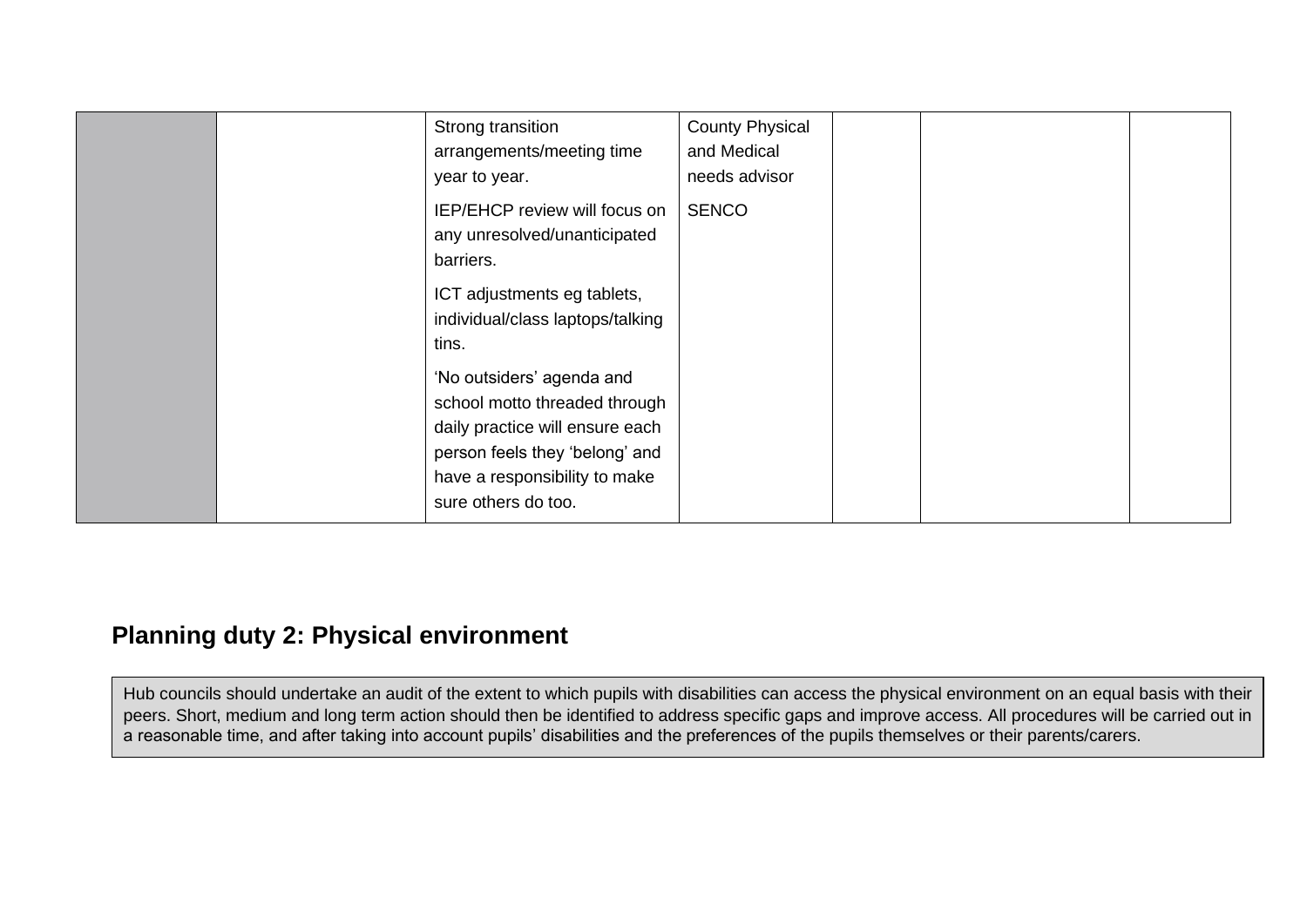|                    | <b>Issue</b>                                                                                                       | <b>What</b>                                                                                                                                                                                                                                             | <b>Who</b>                                                                       | <b>When</b>    | <b>Outcome</b>                                                                                                                                          | <b>Review</b>  |
|--------------------|--------------------------------------------------------------------------------------------------------------------|---------------------------------------------------------------------------------------------------------------------------------------------------------------------------------------------------------------------------------------------------------|----------------------------------------------------------------------------------|----------------|---------------------------------------------------------------------------------------------------------------------------------------------------------|----------------|
| <b>Short term</b>  | Senior Leadership Team<br>should be confident that<br>the school's physical<br>environment is<br>accessible to all | Regular site walks between<br>Head and site manager<br>Feedback given by visiting<br>health professionals eg OT<br>service, visually impairment<br>advisor                                                                                              | Headteacher<br>Site manager<br>Premises team<br>Visiting health<br>professionals | Autumn<br>2021 | School has overcome<br>any barriers to its<br>physical environment,<br>and will continue to<br>review this as pupils<br>grow and their needs<br>change. | Each term      |
| <b>Medium term</b> | Learning environment<br>should be accessible to<br>pupils with visual<br>impairment                                | Site manager's paint plan is<br>on a five-year cycle and<br>leadership team is committed<br>to this. New colour schemes<br>incorporate contrast between<br>levels.<br>Prioritise spaces to be used<br>by cohorts including visually<br>impaired pupils. | Site manager<br>Premises team<br>Headteacher<br><b>SENCO</b><br>Class teachers   | Ongoing        | Learning environment is<br>accessible to pupils with<br>visual impairments                                                                              | Autumn<br>2022 |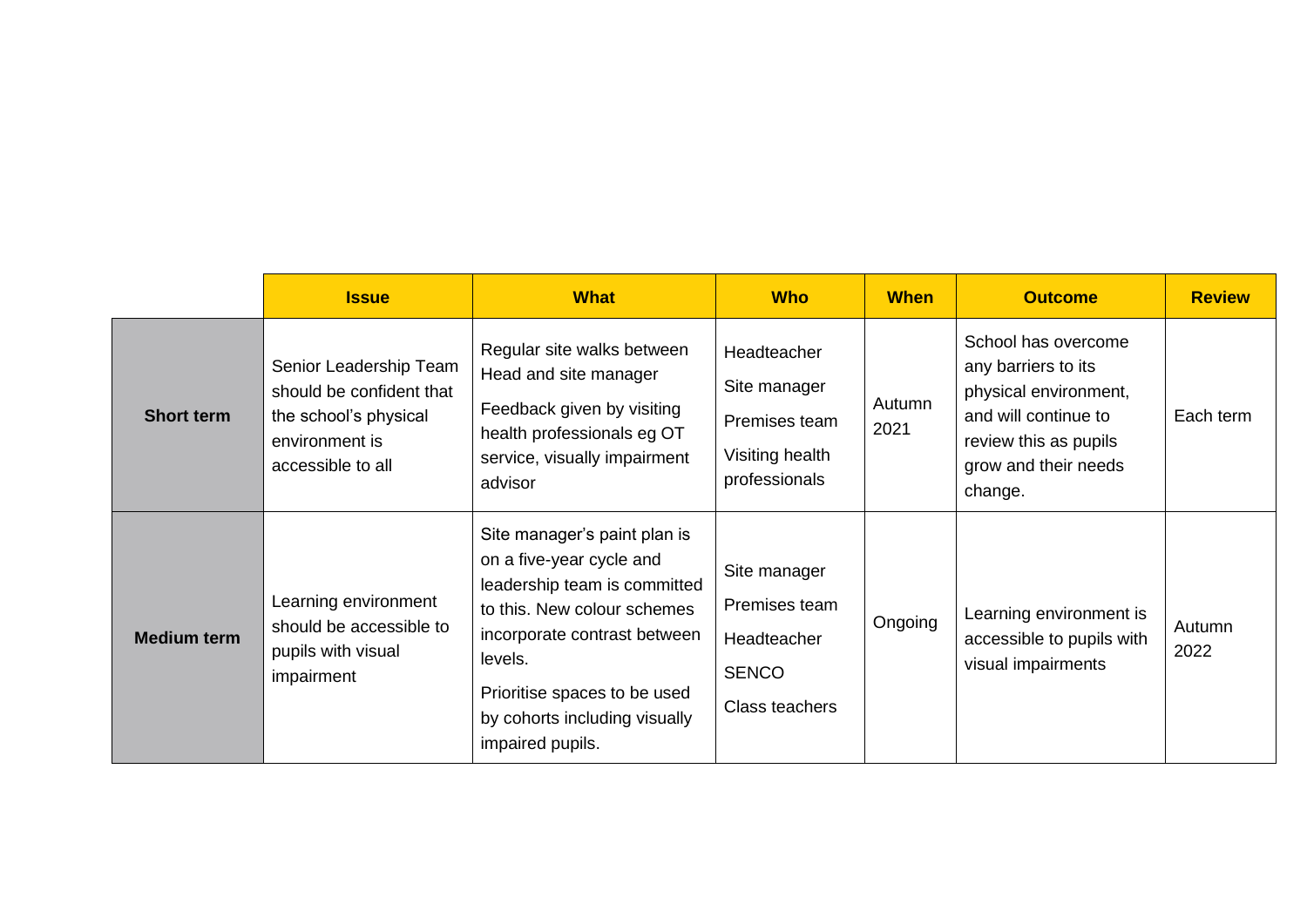|           |                                                                                         | Change within classroom<br>layouts will be minimised, in<br>order that visually impaired<br>pupils can easily 'learn' the<br>layout.<br>Teacher for the Visually<br>Impaired will advise staff and<br>support learning |                                                        |                |                                          |                |
|-----------|-----------------------------------------------------------------------------------------|------------------------------------------------------------------------------------------------------------------------------------------------------------------------------------------------------------------------|--------------------------------------------------------|----------------|------------------------------------------|----------------|
|           | All children should have<br>accessible toilet facilities                                | Ensure facilities match any<br>manual handling plan.<br>Ensure staffing allows safe<br>manual handling for intimate<br>care                                                                                            | <b>SENCO</b><br>OT and physio<br>services<br>All staff | Autumn<br>2021 | Appropriate access                       | Autumn<br>2022 |
| Long term | Children with physical<br>disabilities should have<br>access to all school<br>buildings | Review that this remains the<br>case as pupils' needs<br>change.                                                                                                                                                       | Head of school<br><b>SENCO</b><br>Premises team        | Autumn<br>2021 | School buildings are fully<br>accessible | Autumn<br>2022 |

## <span id="page-6-0"></span>**Planning duty 3: Information**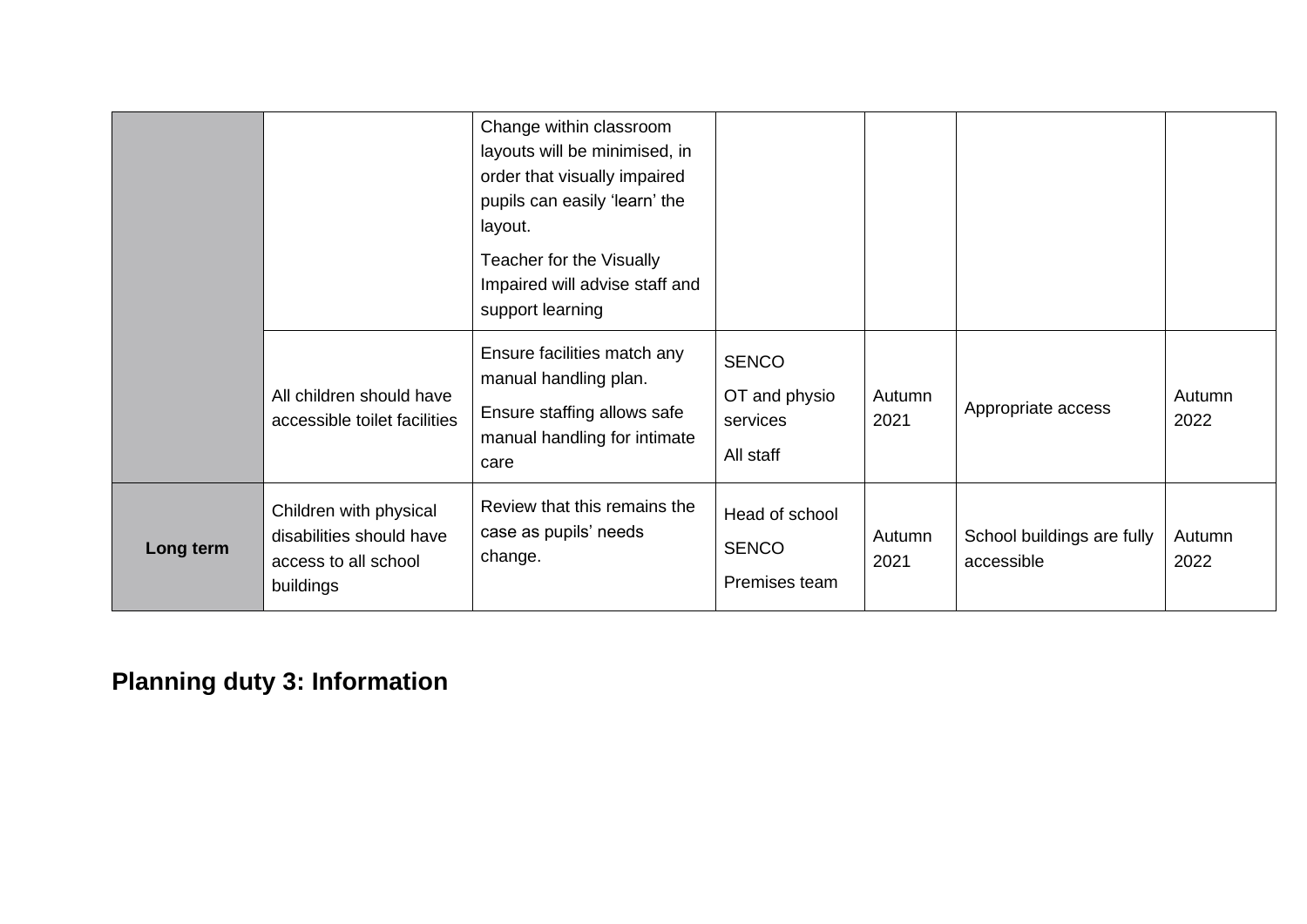Hub councils should undertake an audit of the extent to which pupils with disabilities can access information on an equal basis with their peers. Short, medium and long term action should then be identified to address specific gaps and improve access. All procedures will be carried out in a reasonable time, taking into account pupils' disabilities and the preferences of themselves or their parents/carers.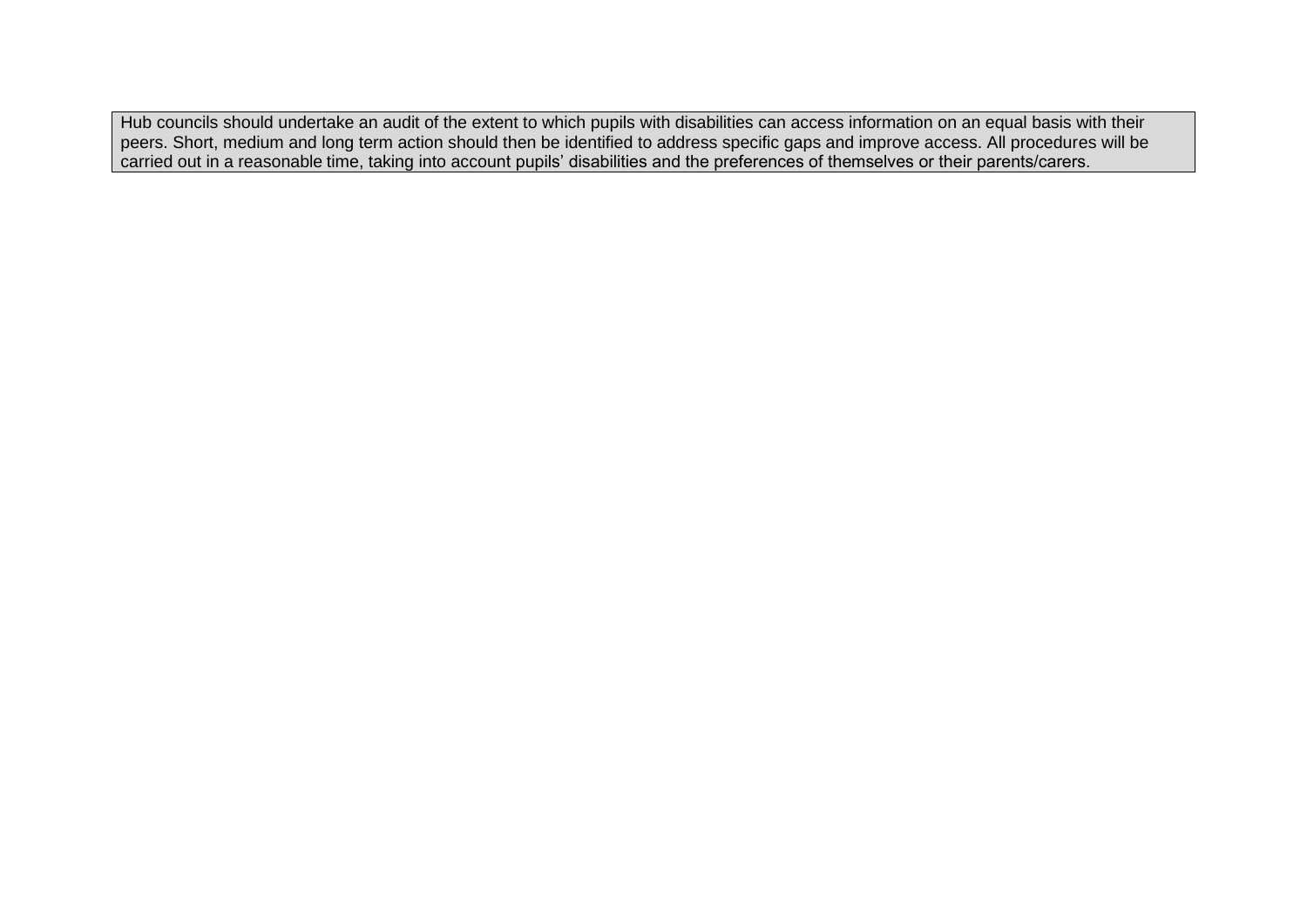|                   | <b>Issue</b>                                                                                                                                                                                                   | <b>What</b>                                                                                                                                                                                                                                                                                                                                                                                       | <b>Who</b>                                                    | <b>When</b>    | <b>Outcome criteria</b>                                                                                                            | <b>Review</b>  |
|-------------------|----------------------------------------------------------------------------------------------------------------------------------------------------------------------------------------------------------------|---------------------------------------------------------------------------------------------------------------------------------------------------------------------------------------------------------------------------------------------------------------------------------------------------------------------------------------------------------------------------------------------------|---------------------------------------------------------------|----------------|------------------------------------------------------------------------------------------------------------------------------------|----------------|
| <b>Short term</b> | Leadership and admin teams<br>should ensure that all information<br>to pupils and their families takes<br>account of disabilities and that<br>preferred formats are provided<br>within a reasonable timescale. | Audit of information delivery<br>procedures, including<br>website.<br>Necessary adjustments<br>made as required.<br>Alternative means of<br>communication employed,<br>seeking advice from<br>external providers as<br>needed.<br>Reception class teacher will<br>ask all new families if there<br>is anything additional they<br>need from us during the<br>'getting to know you' phone<br>call. | <b>SENCO</b><br>IT team<br>Admin<br>Headteacher<br>EY teacher | Summer<br>2022 | School is able to solve any<br>accessibility issues in its<br>information delivery<br>procedures, prior to the<br>new school year. | Autumn<br>2022 |
|                   | Staff should be confident that, in<br>the event of a covid-related<br>absence, all pupils and their<br>families are able to access<br>appropriate remote education.                                            | If a pupil is required to<br>isolate because of covid,<br>class teachers will monitor<br>log ins to Tapestry/Google<br>Classroom.<br>Phone calls to offer help<br>with logging in, or with any                                                                                                                                                                                                    | Class teachers<br>Admin<br>Headteacher                        | Autumn<br>2021 | All children required to<br>isolate due to covid will<br>have access to remote<br>learning opportunities.                          | Termly         |